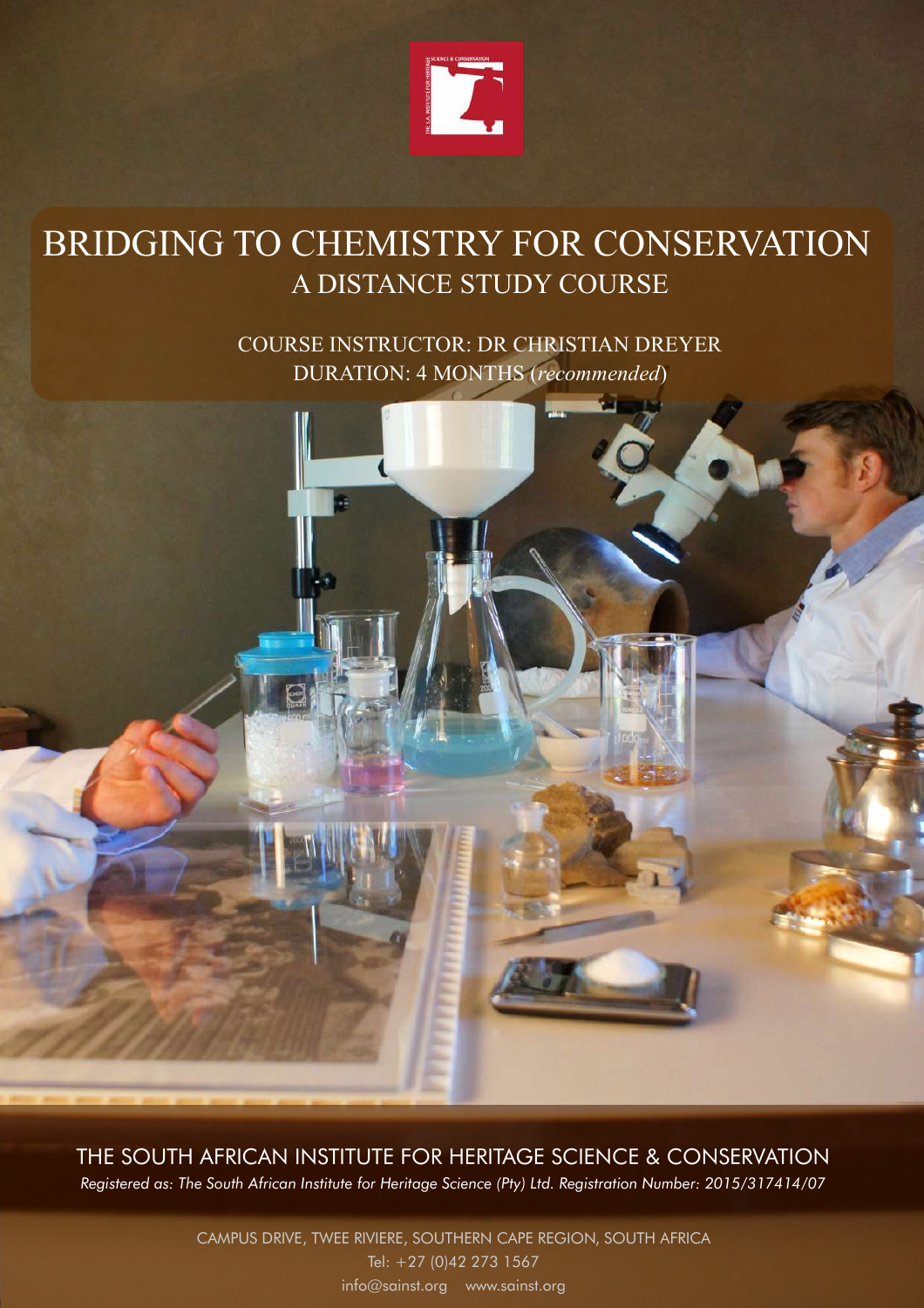

## Bridging to Chemistry for Conservation

Distance Study Course Course Instructor: Dr Christian Dreyer Duration: 4 months (recommended)

*The course covers the themes indicated below. Each theme is subdivided into units and sub-units, as indicated.*

| <b>Theme</b>                          | <b>Units</b>                                                 | <b>Sub-units</b>                                                                                                                                                                                                                                                                                                                 |  |
|---------------------------------------|--------------------------------------------------------------|----------------------------------------------------------------------------------------------------------------------------------------------------------------------------------------------------------------------------------------------------------------------------------------------------------------------------------|--|
| Particles and bonding                 | Atomic structure and ion formation                           | The nucleus of an atom<br>Isotopes<br>Electron configurations<br>lon formation                                                                                                                                                                                                                                                   |  |
|                                       | The Periodic Table                                           |                                                                                                                                                                                                                                                                                                                                  |  |
|                                       | Chemical<br>related<br>bonding<br>and<br>physical properties | Covalent bonds<br>lonic bonds<br>$\blacksquare$<br>Metallic bonds                                                                                                                                                                                                                                                                |  |
|                                       | Electronegativity and intermolecular<br>forces               | Electronegativity, polar and nonpolar covalent<br>bonds<br>Polar and nonpolar molecules<br>Intermolecular forces                                                                                                                                                                                                                 |  |
| The mole concept and<br>stoichiometry | Balanced equations for chemical reactions                    |                                                                                                                                                                                                                                                                                                                                  |  |
|                                       | The mole concept                                             |                                                                                                                                                                                                                                                                                                                                  |  |
|                                       | Stoichiometric calculations                                  |                                                                                                                                                                                                                                                                                                                                  |  |
|                                       | Molarity of a solution                                       |                                                                                                                                                                                                                                                                                                                                  |  |
| Acids and bases                       | Acids                                                        | Formation of hydronium ions<br>٠<br>Strong and weak acids<br>lonization of water<br>The pH scale regarding acids<br>Indicators for pH<br>٠<br>Reactions of acids with metals, metal oxides,<br>metal hydroxides, metal carbonates and<br>ammonia<br>Acidic oxides<br>$\blacksquare$<br>Acidic buffer solutions<br>$\blacksquare$ |  |
|                                       | Bases and alkaline solutions                                 | Strong and weak bases<br>The pH scale regarding bases<br>Alkaline buffer solutions<br>Neutralization                                                                                                                                                                                                                             |  |
|                                       | Salt hydrolysis                                              | Acidic salt solutions with pH<7<br>Nearly neutral salt solutions with pH<br>approximately 7<br>Alkaline salt solutions with pH>7                                                                                                                                                                                                 |  |
|                                       | Acid-base tritrations                                        |                                                                                                                                                                                                                                                                                                                                  |  |
| Reaction kinetics and<br>equilibrium  | <b>Reaction kinetics</b>                                     | Reaction mechanism<br>Main factors influencing reaction rate                                                                                                                                                                                                                                                                     |  |
|                                       | Chemical equilibrium                                         | Dynamic equilibrium of a reversible reaction in a<br>closed system<br>Equilibrium constant for a dynamic equilibrium                                                                                                                                                                                                             |  |
|                                       | Le Chatelier's Principle                                     | Applied to a change in concentration<br>Applied to a change in pressure<br>Applied to a change of temperature                                                                                                                                                                                                                    |  |
|                                       | Equilibrium in buffer solutions                              | Acidic buffer solutions<br>Alkaline buffer solutions                                                                                                                                                                                                                                                                             |  |